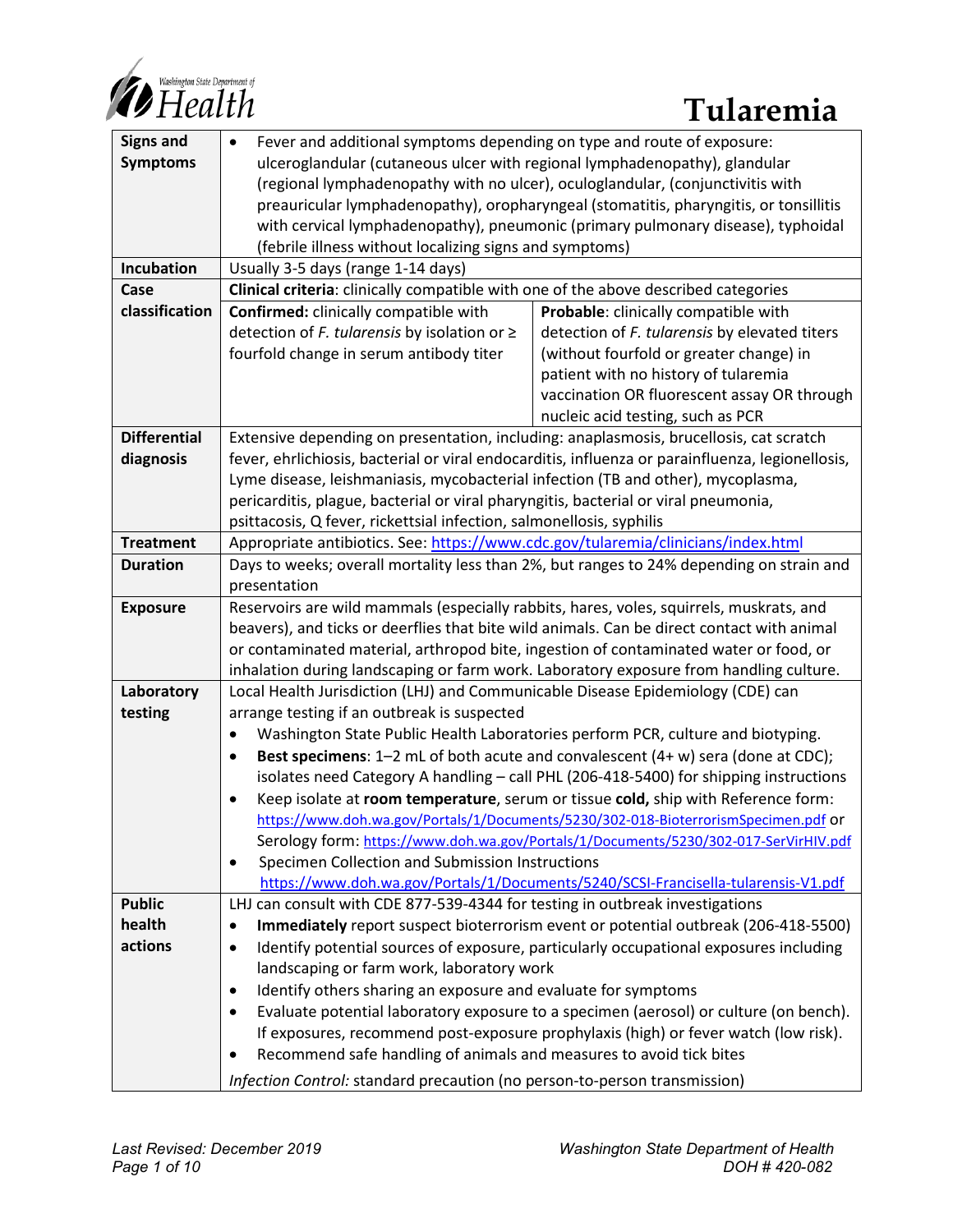# **Tularemia**

#### **1. DISEASE REPORTING**

#### **A. Purpose of Reporting and Surveillance**

- 1. To assist in diagnosis.
- 2. When the source is a risk for only a few individuals (e.g., animal exposure), to inform those individuals how they can reduce their risk of exposure.
- 3. To educate potentially exposed persons, including laboratory personnel, about signs and symptoms of disease, thereby facilitating early diagnosis and treatment.
- 4. To determine the endemicity and epidemiology of the disease in Washington State.
- 5. To raise the index of suspicion of a possible bioterrorism event if no natural exposure source is identified.

#### **B. Legal Reporting Requirements**

- 1. Health care providers: **immediately notifiable to local health jurisdiction**
- 2. Health care facilities: **immediately notifiable to local health jurisdiction**
- 3. Laboratories: *Francisella tularensis* **immediately notifiable to local health jurisdiction**; specimen submission required – culture or other appropriate clinical material (2 business days).
- 4. Veterinarians: **suspected human cases notifiable immediately to the local health jurisdiction**; animal cases notifiable to Washington State Department of Agriculture (see: [https://app.leg.wa.gov/WAC/default.aspx?cite=16-70\)](https://app.leg.wa.gov/WAC/default.aspx?cite=16-70).
- 5. Local health jurisdictions: **suspected and confirmed cases are immediately notifiable** to the Washington State Department of Health (DOH) Office of Communicable Disease Epidemiology (CDE) (1-877-539-4344 or 206-418-5500).

#### **C. Local Health Jurisdiction Investigation Responsibilities**

- **1. If bioterrorism is suspected, notify CDE immediately (24/7): 1-877-539-4344 or 206- 418-5500.**
- 2. Facilitate the transport of specimens to the Washington State Public Health Laboratories (PHL) for confirmatory testing.
- 3. Educate potentially exposed persons, including laboratory personnel, about signs and symptoms of disease and recommend antibiotic prophylaxis if indicated.
- 4. Report all *confirmed* and *probable* cases to CDE (see definitions below). Complete the tularemia report form [\(https://www.doh.wa.gov/Portals/1/Documents/5100/210-049-](https://www.doh.wa.gov/Portals/1/Documents/5100/210-049-ReportForm-Tularemia.pdf) [ReportForm-Tularemia.pdf\)](https://www.doh.wa.gov/Portals/1/Documents/5100/210-049-ReportForm-Tularemia.pdf) and enter the data in the Washington Disease Reporting System (WDRS).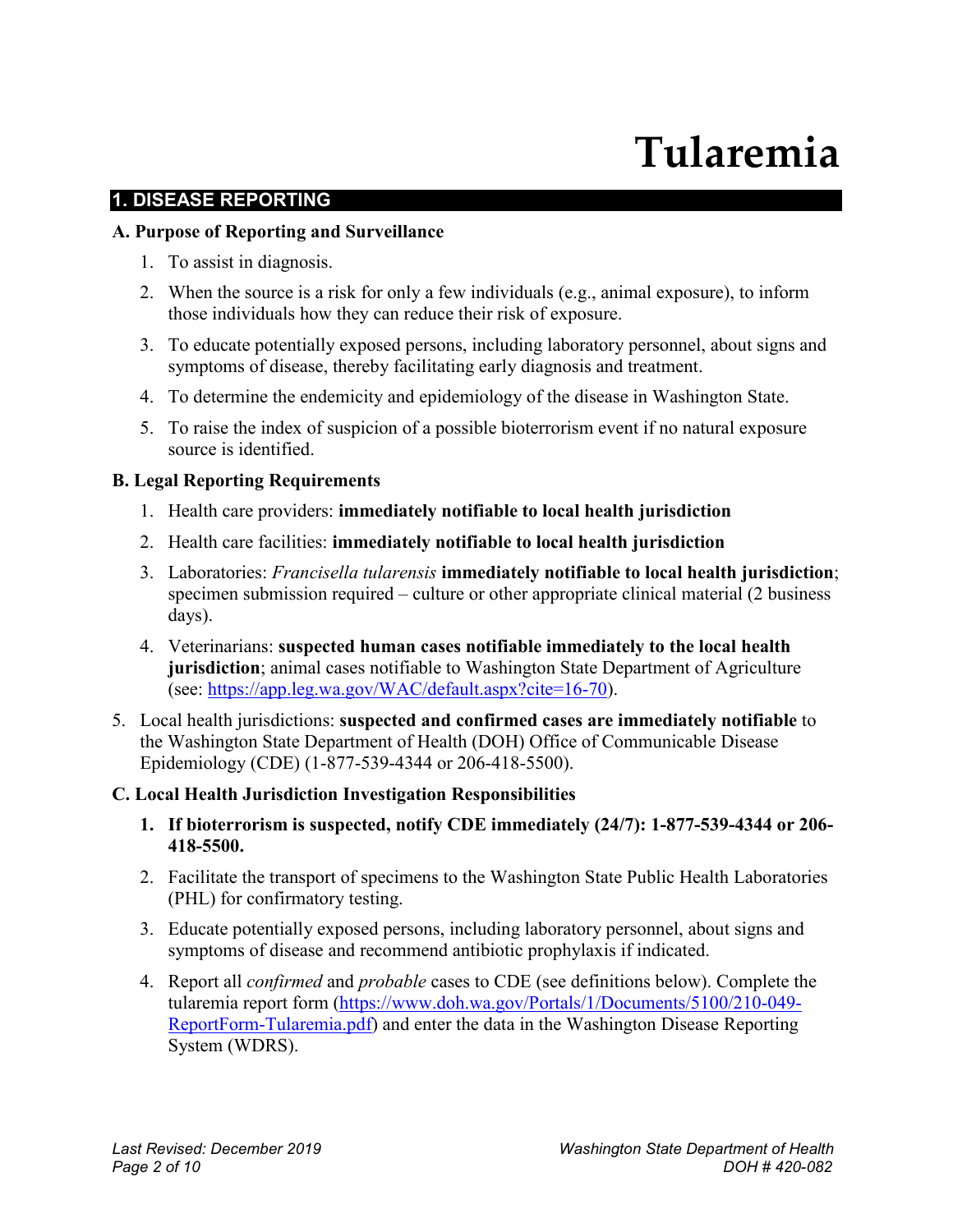# **2. THE DISEASE AND ITS EPIDEMIOLOGY**

#### **A. Etiologic Agent**

*Francisella tularensis* are small, aerobic, non-motile, gram-negative coccobacilli. Most human cases are due to *F. tularensis* subspecies *tularensis* (Jellison type A) and *F. tularensis* subsp. *holarctica* (Jellison type B); type A tends to cause more severe disease.

#### **B. Description of Illness**

The nature of the illness usually reflects the route of transmission, as well as the virulence of the infecting strain. Almost all cases have a rapid onset of fever, chills, malaise, and headache along with symptoms falling into one or more of the following forms:

#### **1. Ulceroglandular**

A non-healing skin ulcer appears at the inoculation site (i.e., arthropod or animal bite, or handling of an infected animal), accompanied by large, tender regional lymph nodes. This is the most common form of tularemia.

#### **2. Glandular**

Patients present with large, tender lymph nodes without skin lesions. This form is generally acquired through the bite of an infected tick or deer fly or from handling sick or dead animals.

#### **3. Oculoglandular**

Patients present with severe, painful conjunctivitis (usually unilateral) with regional lymphadenopathy in front of the ear (preauricular nodes). This form occurs if bacteria enter through the eye, such as through touching the eyes while handling an infected animal.

#### **4. Oropharyngeal**

Patients may have severe throat pain, mouth ulcers, exudates on the throat and tonsils, tonsillitis, and cervical lymphadenopathy after ingesting contaminated food or water.

#### **5. Pneumonic (pulmonary)**

The pneumonic form is the most serious form of tularemia and also the most probable presentation of illness in a bioterrorist attack. Symptoms include fever, non-productive cough, difficulty breathing, and pleuritic chest pain. Patchy bilateral infiltrates, pleural effusion and hilar lymphadenopathy may be seen on chest X-ray. Pneumonic tularemia can be a primary infection following inhalation of organisms, or secondary to other forms when the organism spreads through the blood and localizes in the lung or pleural spaces.

#### **6. Septicemic or Typhoidal**

Septicemic tularemia can develop after any mode of acquisition. Patients may present with any combination of symptoms including fever, chills, headache, muscle aches, sore throat, abdominal pain, diarrhea, and vomiting. This form of blood-borne infection can also lead to shock, DIC, or other complications.

#### **C. Tularemia in Washington State**

Tularemia is an endemic zoonosis in Washington. Most years, 1 to 5 cases are reported, though up to 10 annually have occurred. In 2018, 4 cases were reported in Washington,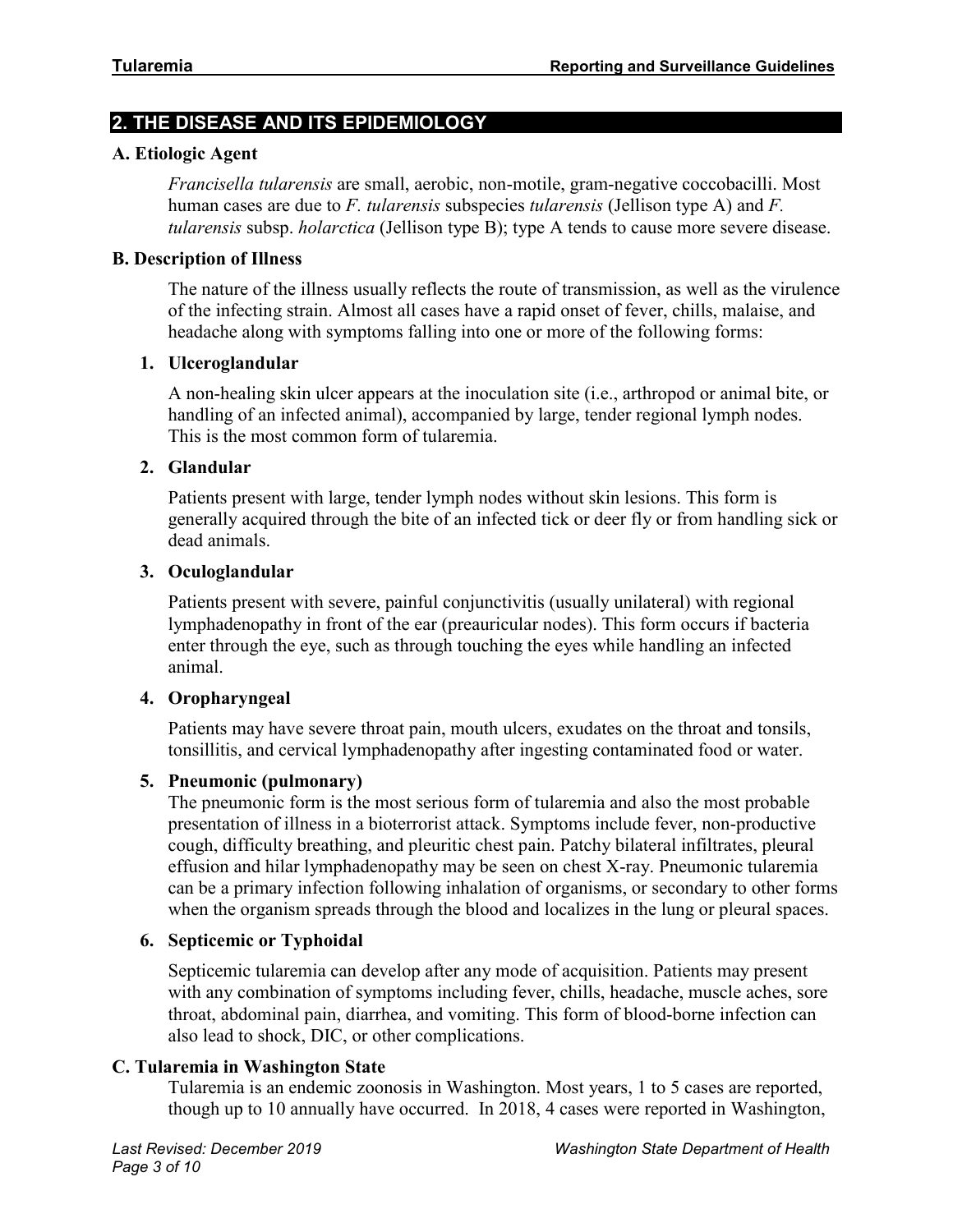all of which were acquired locally. Most cases occur during the summer months (June-September), likely due to increased time spent outside. Potential sources of infection reported by residents include arthropod and animal bites, contaminated water, skinning or handling animal carcasses, and aerosol exposure while farming or using power landscape tools such as lawn mowers and weed eaters. Two ticks capable of transmitting tularemia, *D. variabilis* (American dog tick), and *D. andersoni* (Rocky Mountain wood tick) can be found in Washington; all *Dermacentor* ticks collected for surveillance in Washington are tested for *F. tularensis*. The first and only detection of *F. tularensis* in a *D. variabilis* tick occurred in 2016, in a tick collected from Spokane County. Most endemic exposures are in western Washington. The majority of *F. tularensis* isolates in Washington are type B. Generally, infection is more common in men than in women.

During 2004-2005 a statewide serosurvey of more than 360 outdoor pet cats and dogs indicated that 0.6% had been exposed to tularemia. The incidence was highest in dogs and cats tested in southwest Washington (4.5%).

# **D. Vectors and Reservoirs**

The primary reservoirs of *F. tularensis* are wild mammals (especially rabbits, hares, voles, squirrels, muskrats, and beavers). Arthropods that bite these animals (e.g., ticks, deerflies) act as vectors that maintain the life cycle of the organism and can themselves remain infective for prolonged periods. Humans and domestic animals are usually deadend hosts (i.e., they do not transmit the infection to others), though domestic animals such as cats have been a source of infection for humans.

# **E. Modes of Transmission**

Infection can occur by direct contact with an infected animal, through an arthropod bite, by ingestion of contaminated meat or water, or through inhalation of the organism. The infection progresses from the portal of entry, thereby determining the form of illness.

In Washington approximately 50% of cases may be transmitted by aerosolization of contaminated dust while using farm and landscaping equipment. This exposure causes the pneumonic form of tularemia. Common sources of ulceroglandular tularemia include arthropod bites (ticks, deer flies); animal bites; and inoculation of skin with contaminated water, blood or tissue (e.g., while handling animal carcasses). Inoculation of eyes with contaminated stream water resulting in oculoglandular disease has occurred in Washington. Oropharyngeal infection may occur after eating undercooked meat of infected animals or drinking contaminated water; this form is uncommon in humans regionally, but is effective in transmission among animals.

This organism is **extremely dangerous** to handle in a laboratory. It easily aerosolizes to cause lab-acquired infections; the infectious dose is estimated between 10-50 bacteria. Cultures for a patient (or animal) with suspected tularemia should **not** be attempted without special containment facilities. Clinicians suspecting tularemia should alert the laboratory receiving specimens (See Section 4).

# **F. Incubation Period**

Usually  $3-5$  days (range  $1-14$  days).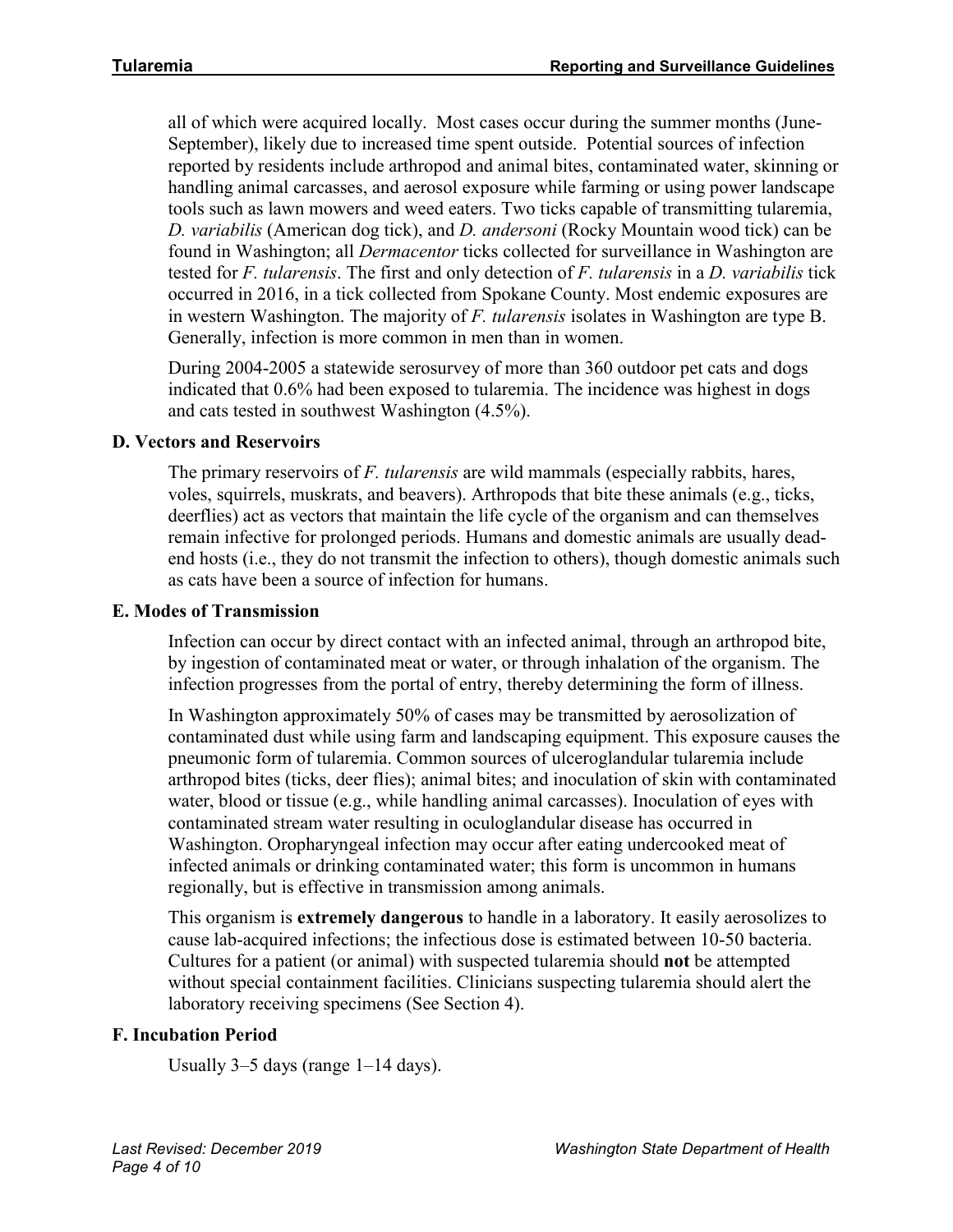# **G. Period of Communicability**

Not directly transmitted from person to person. Unless treated, the infectious agent may be found in the blood during the first two weeks of disease and in lesions for a month, sometimes longer.

*F. tularensis* is quite hardy, surviving in water, mud, and animal carcasses for prolonged periods. Rabbit meat frozen at  $-15^{\circ}C$  (5°F) has remained infective longer than 3 years. Ticks can be infected for life. Flies are not thought to be maintenance vectors; they can be infective for 14 days.

# **H. Treatment**

Tularemia is treated with appropriate antibiotic therapy. For further details regarding treatment see: [https://www.cdc.gov/tularemia/clinicians/index.html.](https://www.cdc.gov/tularemia/clinicians/index.html) Overall mortality is less than 2%, but ranges to 24% depending on subspecies, subtype, and presentation

# **3. CASE DEFINITIONS**

# **A. Clinical Criteria for Diagnosis**

An illness characterized by several multiple forms, including the following:

- Ulceroglandular (cutaneous ulcer with regional lymphadenopathy)
- Glandular (regional lymphadenopathy with no ulcer)
- Oculoglandular (conjunctivitis with preauricular lymphadenopathy)
- Oropharyngeal (stomatitis, pharyngitis, or tonsillitis with cervical lymphadenopathy)
- Pneumonic (primary pulmonary disease)
- Typhoidal (febrile illness without early localizing signs and symptoms).

Clinical diagnosis is supported by evidence of or history of a tick or deerfly bite, exposure to tissues of a mammalian host of *F. tularensis*, exposure to potentially contaminated dust or water, or laboratory exposure.

# **B. Laboratory Criteria for Diagnosis**

- 1. Presumptive:
	- Elevated serum antibody titer(s) to *F. tularensis* antigen (without documented fourfold or greater change) in a patient with no history of tularemia vaccination; OR
	- Detection of *F. tularensis* in a clinical specimen by fluorescent assay; OR
	- *Francisella tularensis* detection through nucleic acid testing, such as PCR
- 2. Confirmatory:
	- Isolation of *F. tularensis* in a clinical specimen: OR
	- Fourfold or greater change in serum antibody titer to *F. tularensis* antigen.

# **C. Case Definition (2017)**

- 1. *Probable*: a clinically compatible case with presumptive laboratory results.
- 2. *Confirmed*: a clinically compatible case with confirmatory laboratory results.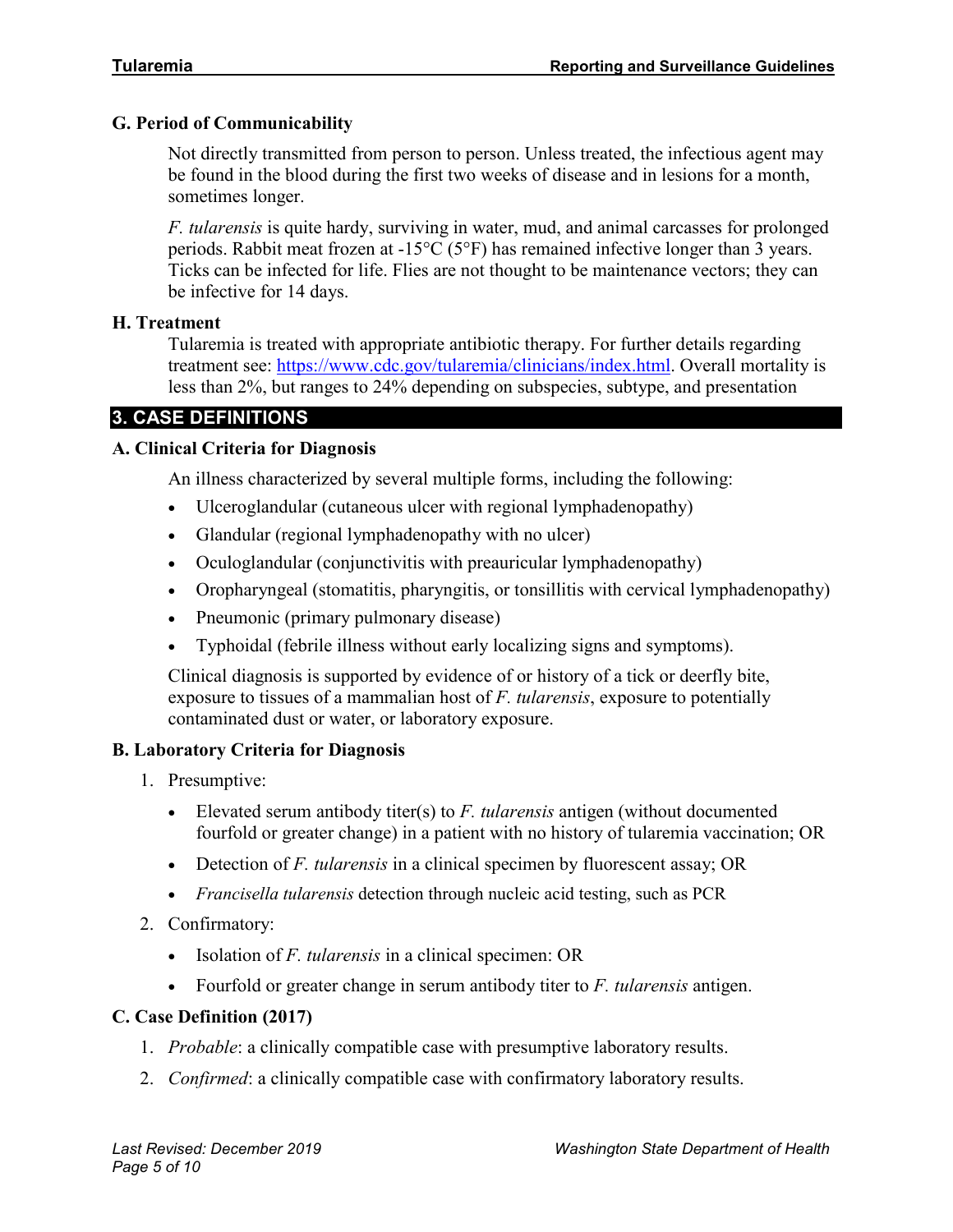# **4. DIAGNOSIS AND LABORATORY SERVICES**

#### **A. Diagnosis**

*Francisella tularensis* can be isolated from a variety of bodily fluids and tissues including wound exudate, lymph node, pleural fluid, and blood, but isolation requires processing on special culture media. It is a highly infectious organism and has caused infection in laboratory workers. Health care providers should alert laboratory personnel regarding specimens when tularemia is suspected. Suspect cultures should be immediately sent to a reference laboratory with BSL3 capabilities. Extreme caution should be used to avoid exposure within the laboratory by aerosol. Follow-up of workers is needed if laboratory exposures occur (see Section 5E). **Confirmatory laboratory testing must be performed by a Laboratory Response Network (LRN) laboratory such as the Washington State Public Health Laboratories (PHL).**

The diagnosis of tularemia can also be made by rapid laboratory tests, such as direct fluorescent antibody (DFA) and real-time polymerase chain reaction (PCR), or by serology demonstrating a 4-fold change in antibody titers between acute and convalescent sera. Convalescent sera are best drawn at least 4 weeks after illness onset; hence, this method is not useful for clinical management. A single serum specimen can be tested, but results may be inconclusive.

#### **B. Tests Available at the Washington State Public Health Laboratories (PHL)**

PHL can culture clinical specimens for *F. tularensis* and can provide identification of *F. tularensis* from pure isolates. PHL can determine the biotype (subspecies) of the isolate using biochemical tests. PHL also performs PCR and DFA. Serologic tests are not performed at PHL but will be forwarded to the CDC for testing (biotyping is not possible from serology). Contact the Office of Communicable Disease Epidemiology for approval prior to collection and shipment of specimens (206-418-5500 or 1-877-539-4344).

Note that PHL requires all clinical specimens have two patient identifiers, a name **and** a second identifier (e.g., date of birth) both on the specimen label and on the submission form. Due to laboratory accreditation standards, specimens will be rejected for testing if not properly identified. Also include specimen source and collection date.

#### **C. Specimen collection**

1. Serologic tests

For antibody testing, 1–2 mL of both acute and convalescent sera are preferred. Submit serum in tightly sealed screw-cap tube with Parafilm M™ or pressure-sensitive labeling tape. Place labeled tubes in individual self-sealing plastic bags. Use sufficient absorbent material to secure contents and contain any leakage during shipment. Ship cold, not frozen, with a completed PHL serology form:

[https://www.doh.wa.gov/Portals/1/Documents/5230/302-017-SerVirHIV.pdf.](https://www.doh.wa.gov/Portals/1/Documents/5230/302-017-SerVirHIV.pdf)

2. PCR

For PCR testing, submit 1-2mL of whole blood stored in EDTA. Specimen should be collected <5 days after symptom onset and preferably prior to initiation of antibiotic treatment. Ship cold, not frozen with a completed PHL bioterrorism form: <https://www.doh.wa.gov/Portals/1/Documents/5230/302-018-BioterrorismSpecimen.pdf>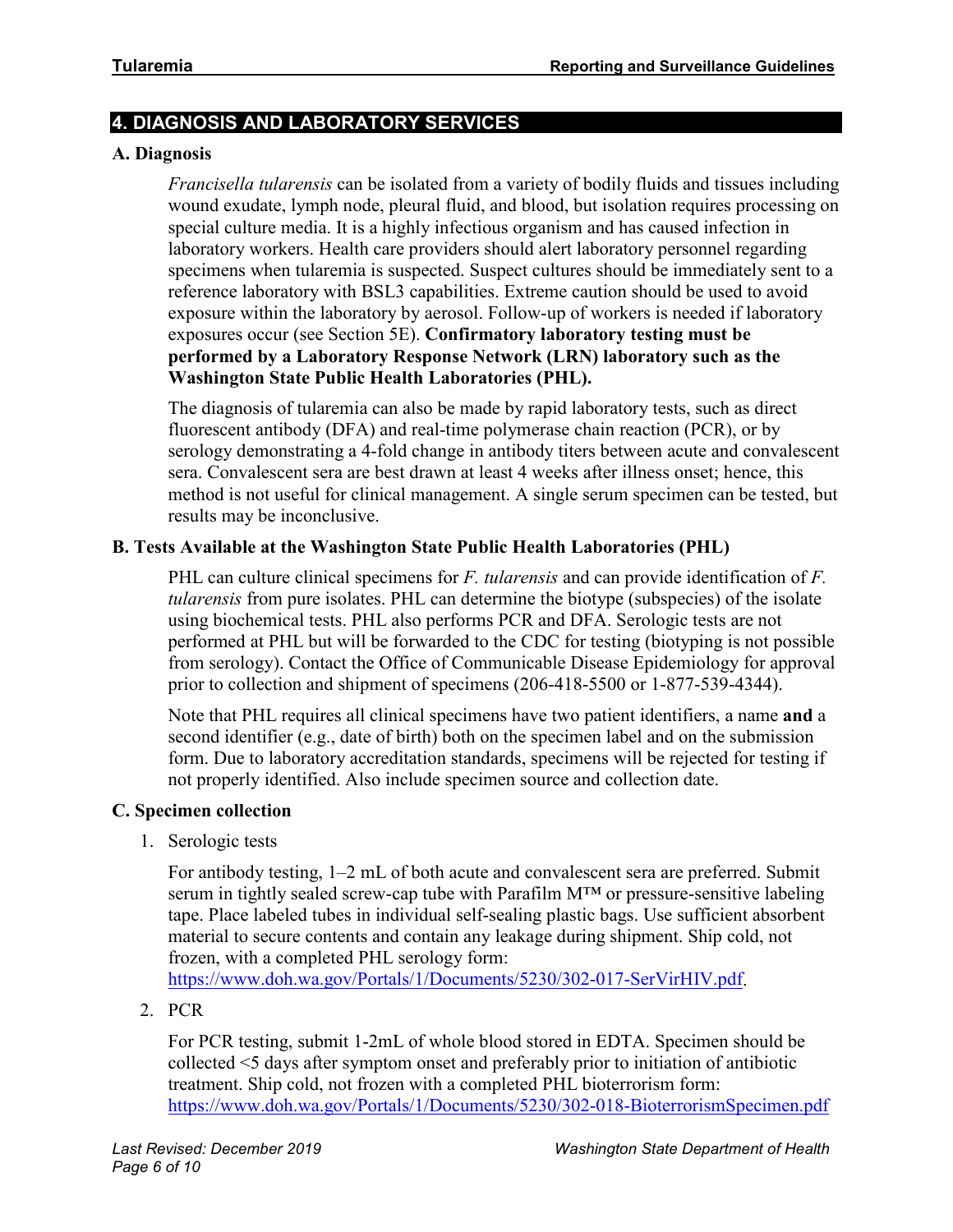3. *F. tularensis* isolates (culture)

Tularemia isolates required Category A handling. Prior to sending isolates, clinical laboratories need to call PHL (206-418-5400) to get instructions for accepted packing and shipping. Isolates should be submitted with a completed PHL Reference Bacteriology form*:* [https://www.doh.wa.gov/Portals/1/Documents/5230/302-013-Micro.pdf.](https://www.doh.wa.gov/Portals/1/Documents/5230/302-013-Micro.pdf) Appropriate specimens include swab or scraping of skin lesions, lymph node aspirate or biopsy, pharyngeal washing, sputum specimen, or gastric aspirate, depending on the form of illness. For details, see: [https://www.doh.wa.gov/Portals/1/Documents/5240/SCSI-](https://www.doh.wa.gov/Portals/1/Documents/5240/SCSI-Francisella-tularensis-V1.pdf)[Francisella-tularensis-V1.pdf](https://www.doh.wa.gov/Portals/1/Documents/5240/SCSI-Francisella-tularensis-V1.pdf)

# **5. ROUTINE CASE INVESTIGATION**

Interview the case and others who may be able to provide pertinent information. (For evaluation of a possible bioterrorist event, see Section 6 – Managing Special Situations)

# **A. Evaluate the Diagnosis**

Collect copies of laboratory results. **Confirmatory laboratory testing should be performed by a reference laboratory such as Public Health Laboratories (PHL).** Facilitate submission of laboratory specimens to PHL for confirmation. Proceed with investigation after presumptive or confirmatory laboratory results are available for sporadic cases. During an outbreak event or a potential bioterrorism situation, start any needed investigations before laboratory results are available.

#### **B. Manage the Case**

No follow-up is needed. Care for hospitalized patients using standard precautions, avoiding procedures likely to produce aerosols or droplets.

#### **C. Identify Potential Sources of Infection**

Review clinical presentation and history to determine appropriate potential exposures (i.e., pneumonia would indicate likely inhalation exposure [use of landscaping or farming tools, dust, bioterrorism]; ulceroglandular tularemia would indicate possible inoculation via insect or animal bite/handling). Investigate possible exposures during the 1–14 days before onset, including a history of:

- 1. Skinning or eviscerating wild game (especially rabbits or wild rodents);
- 2. Bites or scratches by wild or domestic animals;
- 3. Increased biting fly activity in the area and/or fly bites (deer and horse flies are usually active between late spring and early fall);
- 4. Recent tick bite;
- 5. Drinking untreated water or exposure to untreated water;
- 6. Eating inadequately cooked wild game (especially rabbit);
- 7. Contact or possible contact with dust or other aerosols associated with soil, grain or hay, especially associated with lawn mowing or other farming or landscaping tools;
- 8. Work in a laboratory or in healthcare.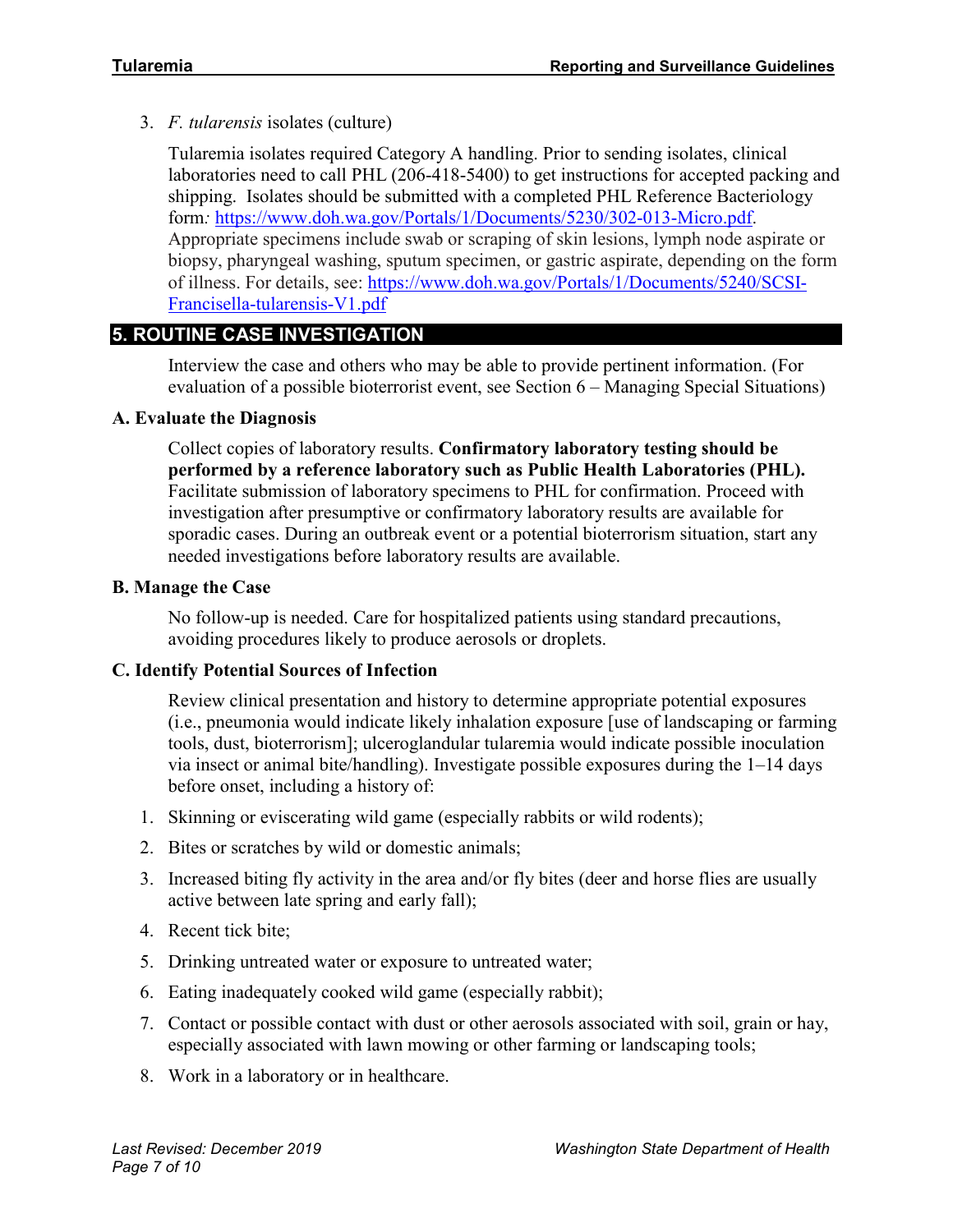# **D. Identify Contacts/Others Exposed**

- 1. Identify persons who participated with the case in any of the activities listed above and contact them, as well as any acquaintance or household member with similar illness. If any are ill, inform them (or their physician) of possible exposure to tularemia, in order to facilitate proper diagnosis and therapy. (Note: Anyone meeting the probable case definition for tularemia should be reported and investigated in the same manner as a confirmed case.)
- 2. Identify laboratory workers or health care providers exposed to cultures/isolates or to aerosolizing clinical procedures and educate them of symptoms of illness to facilitate diagnosis. See Management of Others Exposed (below) for prophylactic antibiotic recommendations.

#### **E. Management of Contacts/Others Exposed**

- 1. Since the infection is not spread person-to-person, no follow-up is necessary for contacts of the case.
- 2. Laboratory-acquired infections are a significant concern, thus prompt follow-up is required to evaluate laboratory staff for exposure to a culture. Additionally, clinicians who perform aerosolizing procedures should be evaluated.
	- a. *F. tularensis* is highly infectious when grown in culture and has resulted in laboratory-acquired infections. Assess the nature of exposure for each laboratory worker who handled the specimen at any point it was in the lab, i.e., worked with the culture on an open bench, sniffed a plate, conducted procedures that generate aerosols (such as spills, vortexing, catalase tests, etc.). Exposures can be classified as high risk or low risk (see below). Identify the date the culture was handled and incubation period (range 1-14 days) to evaluate whether the maximum incubation period has already passed or not.
	- b. For persons with *high-risk* exposures such as laboratory personnel who worked with a specimen on an open bench or had direct skin contact, recommend doxycycline or ciprofloxacin orally for 14 days. There are special recommendations for certain groups including pregnant women.

See: Dennis DT, Inglesby TV, Henderson DA, et al. Tularemia as a biological weapon: Medical and public health management. JAMA 2001;285:2763–73.

c. For persons with *low-risk* exposures, including healthcare workers who performed aerosolizing procedures, persons previously vaccinated, or laboratorians sharing airspace with an open culture, recommend observation for fever and other signs of illness for the duration of the potential incubation period. Treat with antibiotics if symptoms develop.

# **F. Environmental Measures**

1. If the source of infection appears to be associated with rabbit or rodent hunting, this fact should be publicized in order to encourage proper handling of wild game carcasses. Please give the Office of Communicable Disease Epidemiology (CDE) prior notice of any planned media releases on game-associated tularemia (877-539-4344 or 206-418- 5500), so that CDE can notify and coordinate with the Washington Department of Fish and Wildlife.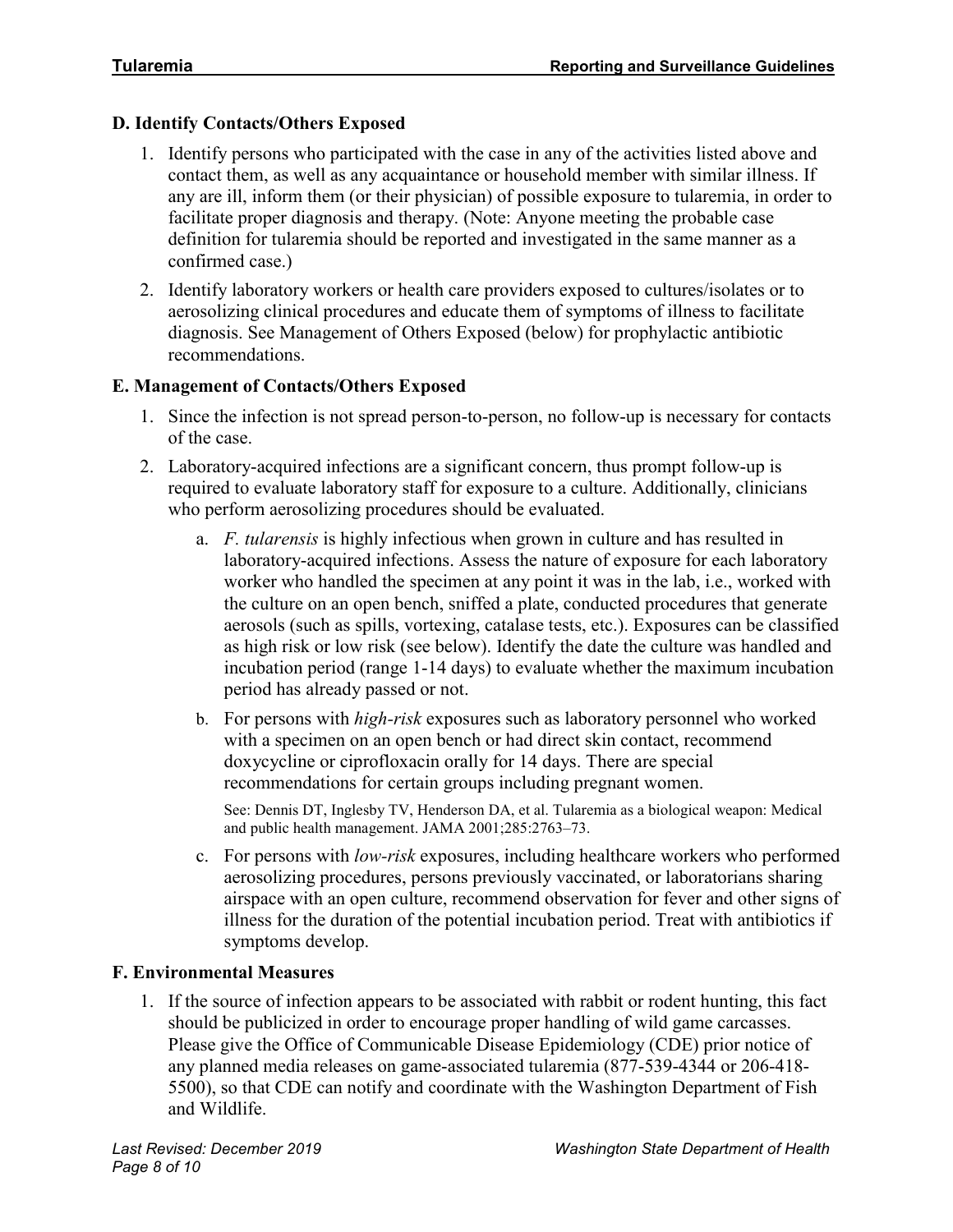- 2. If the suspected source is farm animals, contact CDE which will contact the Washington State Department of Agriculture.
- 3. If waterborne transmission is suspected from a drinking water source, the water supply will need to be decontaminated. Contact CDE which will contact the DOH Office of Drinking Water. Standard levels of chlorine in municipal water are protective.

# **6. MANAGING SPECIAL SITUATIONS**

# **A. Bioterrorist Event**

*F. tularensis* has been classified as a "category A" agent (of greatest concern) for bioterrorism because of its very low infectious dose (10–50 organisms), its ability to survive in the environment, the fact that it can be easily disseminated by aerosol, and potential severe illness and death with untreated inhalational tularemia. One should suspect bioterrorist spread of tularemia if there is a cluster of unusual pneumonia cases (atypical patient profile, e.g., young; otherwise healthy individuals affected, severe illness; low response to standard antibiotic treatment) particularly in persons in a building with a common ventilation system. *If there is any suspicion of potential bioterrorism, call the Office of Communicable Disease Epidemiology immediately (24/7) at 1-877- 539-4344 or 206-418-5500.*

In the setting of a biological attack, antibiotic prophylaxis for 14 days post-exposure with ciprofloxacin or doxycycline may be recommended for those with a suspected or known exposure to *F. tularensis*, as determined by public health officials.

# **7. ROUTINE PREVENTION**

# **A. Immunization recommendations**

There is currently no licensed commercial vaccine available against tularemia.

# **B. Prevention recommendations**

- 1. Hunters, trappers, and food preparers should be instructed to wear gloves when skinning wild game, to keep their hands/gloves away from their eyes, and to thoroughly wash their hands after handling wild game carcasses. Wild game meat should be cooked "well done" (to at least 74°C/165°F). Freezing does not inactivate the organism.
- 2. Persons should be instructed to drink only treated water when in wilderness areas to avoid bacterial and protozoan diseases that can be transmitted via surface water.
- 3. Persons should avoid tick and insect bites when in high-risk areas.
	- Wear long pants and a long-sleeved shirt. Tuck your pant legs into socks or boots and shirt into pants. This can help keep ticks on the outside of your clothing where they can be more easily spotted and removed.
	- Wear light colored, tightly woven clothing which will allow the dark tick to be seen more easily. The tight weave makes it harder for the tick to attach itself.
	- Use tick repellent when necessary, and carefully follow instructions on the label. Products containing 20% to 30% DEET, picardin, or IR3535 are very effective in repelling ticks. Take special care when using repellents on children.